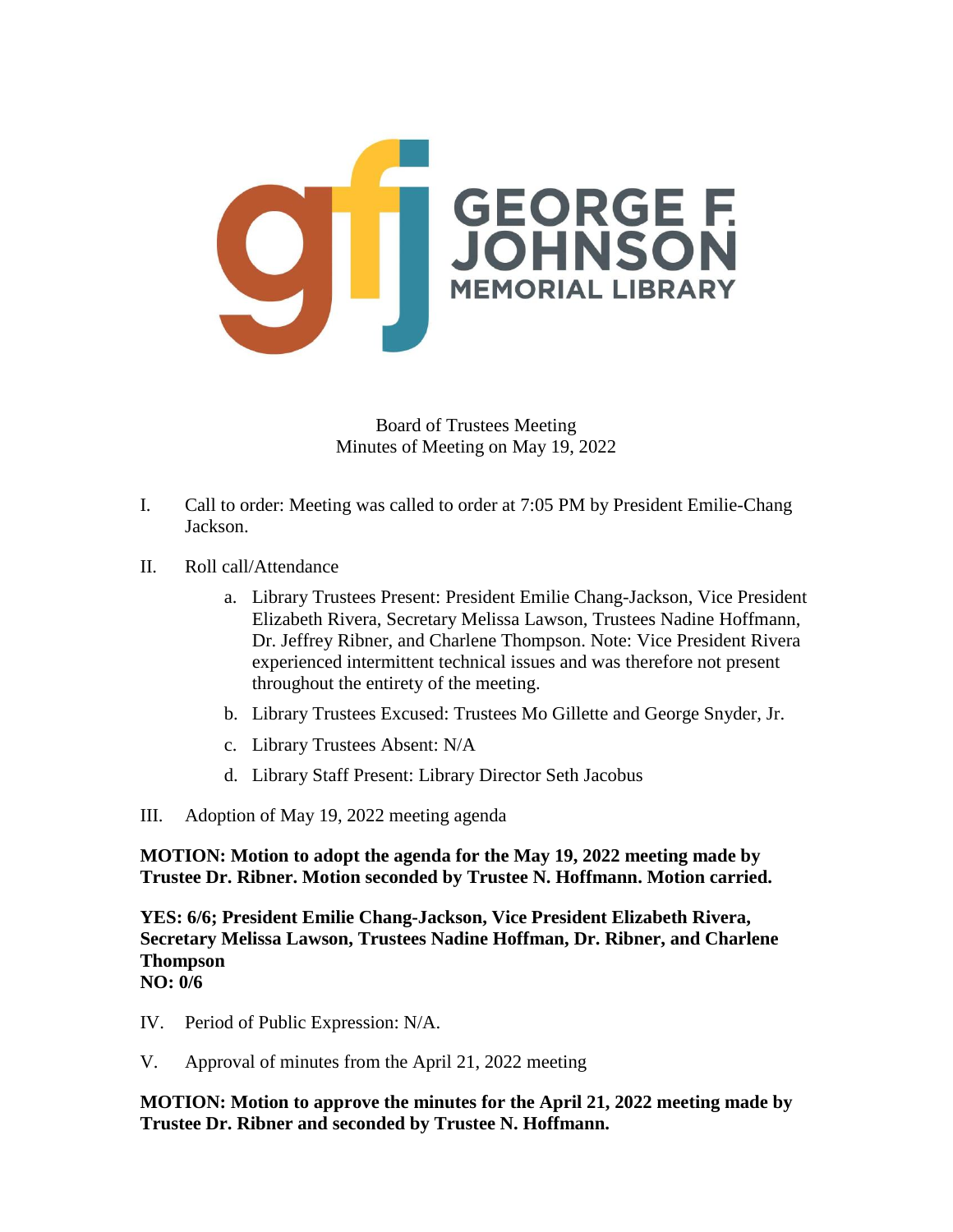

**YES: 6/6; President Emilie Chang-Jackson, Vice President Elizabeth Rivera, Secretary Melissa Lawson, Trustees Nadine Hoffman, Dr. Ribner, and Charlene Thompson NO: 0/6**

VI. Manifest #12

**MOTION: Motion made by Trustee Dr. Ribner to approve Manifest #12 with a total of \$77,349.34. Seconded by Trustee N. Hoffmann. Motion carried.**

**YES: 5/5; President Emilie Chang-Jackson, Secretary Melissa Lawson, Trustees Nadine Hoffman, Dr. Ribner, and Charlene Thompson NO: 0/5**

VII. Financial report: Reviewed the financial reports through April 2022. The revenues through April 2022 were \$1,320,033.53 and expenses were \$1,176,811.53. The library fund through April 2022 was \$1,460,989.25.

**MOTION: Motion to approve the financial reports through April 2022 made by Trustee Dr. Ribner and seconded by Trustee N. Hoffmann. Motion carried.**

**YES: 6/6; President Emilie Chang-Jackson, Vice President Elizabeth Rivera, Secretary Melissa Lawson, Trustees Nadine Hoffman, Dr. Ribner, and Charlene Thompson NO: 0/6**

VIII. Old Business

a. Summer newsletter quotes: The board discussed quotes from several vendors for the printing and mailing of for the joint summer newsletter for GFJ and YHPL.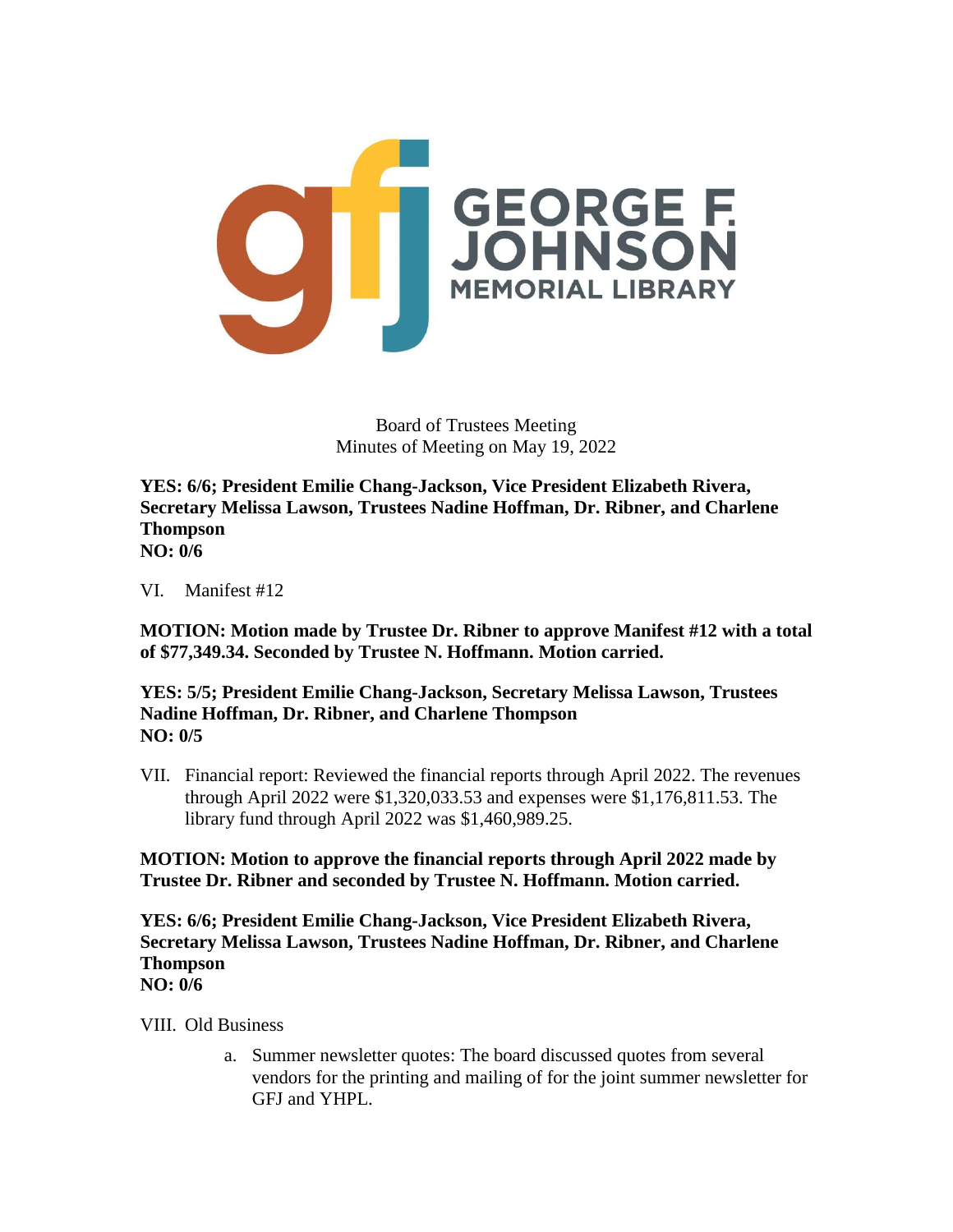

- b. Hoopla contract: Director Jacobus updated the board regarding the contract with Hoopla.
- c. 22-23 NYS Construction Grant Project: Rob Warholic from Smith Site Development joined the meeting to share details and answer questions about renovating the main floor meeting room. The board discussed the project.

## IX. New Business

- a. Viewsonic Viewboard quote: The board discussed the interactive display to be included as part of the meeting room renovation project.
- b. 22-23 NYS Construction grant project Intent to Apply form: The board discussed the 4CLS Notification of Intent to Apply form.

**MOTION: Motion made by Trustee N. Hoffmann to approve and submit the 22-23 intent to apply form with a project cost of \$30,000 for the meeting room renovation and interactive display. Seconded by Trustee Dr. Ribner. Motion carried.**

**YES: 6/6; President Emilie Chang-Jackson, Vice President Elizabeth Rivera, Secretary Melissa Lawson, Trustees Nadine Hoffman, Dr. Ribner, and Charlene Thompson**

**NO: 0/6**

- c. Slate of officers: The board discussed the slate of officers to be elected next meeting.
- d. April department head meeting minutes: The board discussed the April department head meeting minutes.
- e. Board of Elections letter: Director Jacobus shared the letter from the Board of Elections with information regarding using the library as a poll site for the upcoming Primary Election – Tuesday, June 28, 2022.